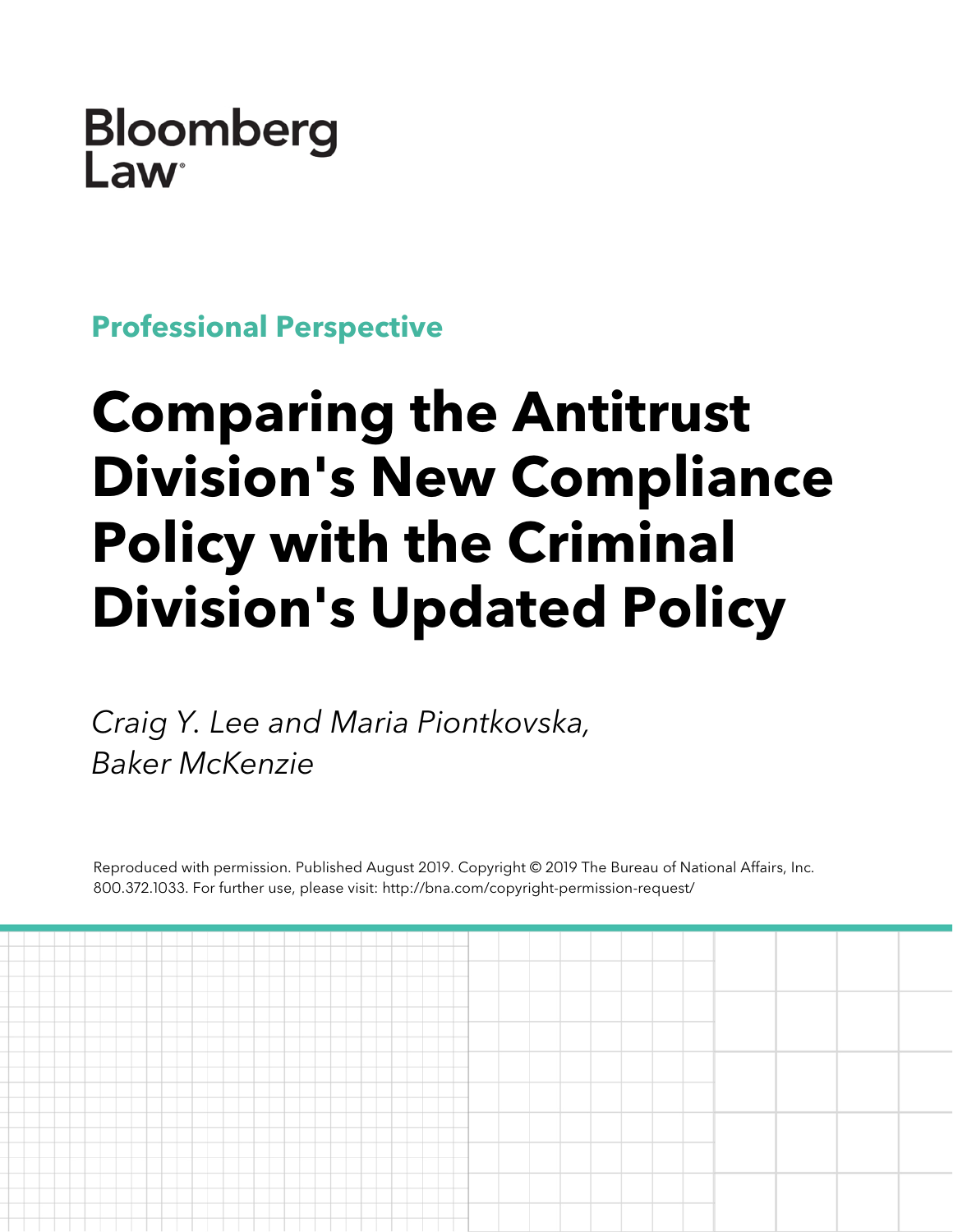### **Comparing the Antitrust Division's New Compliance Policy with the Criminal Division's Updated Policy**

#### *Contributed by [Craig Y. Lee](https://www.bakermckenzie.com/en/people/l/lee-craig) and [Maria Piontkovska,](https://www.bakermckenzie.com/en/people/p/piontkovska-maria) Baker McKenzie*

Most companies understand that compliance programs are essential to ensure liability prevention, detection, and protection, yet they often favor anti-corruption measures over antitrust compliance due to cost restraints.

The Department of Justice's Criminal Division has long emphasized the importance of corporate compliance programs and their benefits when facing a corruption or bribery investigation, assuming those programs meet DOJ standards. On the other hand, the Antitrust Division, while also part of DOJ, has taken a different approach to compliance.

In fact, the Justice Manual, the guidebook for all DOJ prosecutors, previously carved out antitrust violations (i.e., price fixing, bid rigging, and market allocation) as a category of violations that allowed for the prosecution of a company despite having a substantial compliance program. With the Antitrust Division's lack of interest for incentivizing compliance came a big stick of enforcement, as criminal antitrust violations resulted in hundreds of millions of dollars in fines, long prison terms for executives, and civil follow-on litigation with the potential for treble damages. However, the compliance incentive gap narrowed considerably when the Antitrust Division recently revealed its new stance on whether an effective corporate compliance program factors into a prosecutor's decision to reduce the applicable penalties or avoid criminal prosecution altogether.

On July 11, 2019, the Antitrust Division announced its new policy titled "Evaluation of Corporate Compliance Programs in Criminal Antitrust Investigations." The policy directs antitrust prosecutors to consider "the adequacy and effectiveness of the corporation's compliance program" during sentencing and when deciding whether and how to charge a company with a criminal antitrust violation.

At first glance, the Antitrust Division and the Criminal Division appear to mirror each other closely, and the Antitrust Division even acknowledged that its new policy is partially based on the Criminal Division's "Evaluation of Corporate Compliance Programs," updated on April 30, 2019. But this was not a simple cut-and-paste operation. Just as antitrust crimes have their own distinct characteristics, the Antitrust Division policy has its own nuances. We explain below key similarities and differences between the two compliance policies.

#### **Key Similarities**

#### *Three Fundamental Questions*

Despite listing approximately 150 questions in the policies, at the core, prosecutors from both Divisions ask three fundamental questions when evaluating a corporate compliance program:

- Is the program well-designed?
- Is it being applied earnestly and in good faith?
- Does the program work?

The underlying objective of these questions is to encourage corporations to "self-police" through the implementation of genuinely effective compliance programs. Consequently, legal violations will be prevented before they happen and the violations that do occur will be voluntarily disclosed, thereby reducing criminal activity and preserving DOJ's resources. These policy goals are shared by all of DOJ and are thus reflected in the Justice Manual itself, as well as in both the Antitrust Division and the Criminal Division compliance policies.

#### *Not a Checklist*

Both Divisions emphasize that the factors listed in their corporate compliance policies are not checklists of requirements that are necessary and sufficient for an effective compliance program. In other words, both policies recognize that companies come in different shapes and sizes, and thus their compliance needs may differ. Antitrust prosecutors are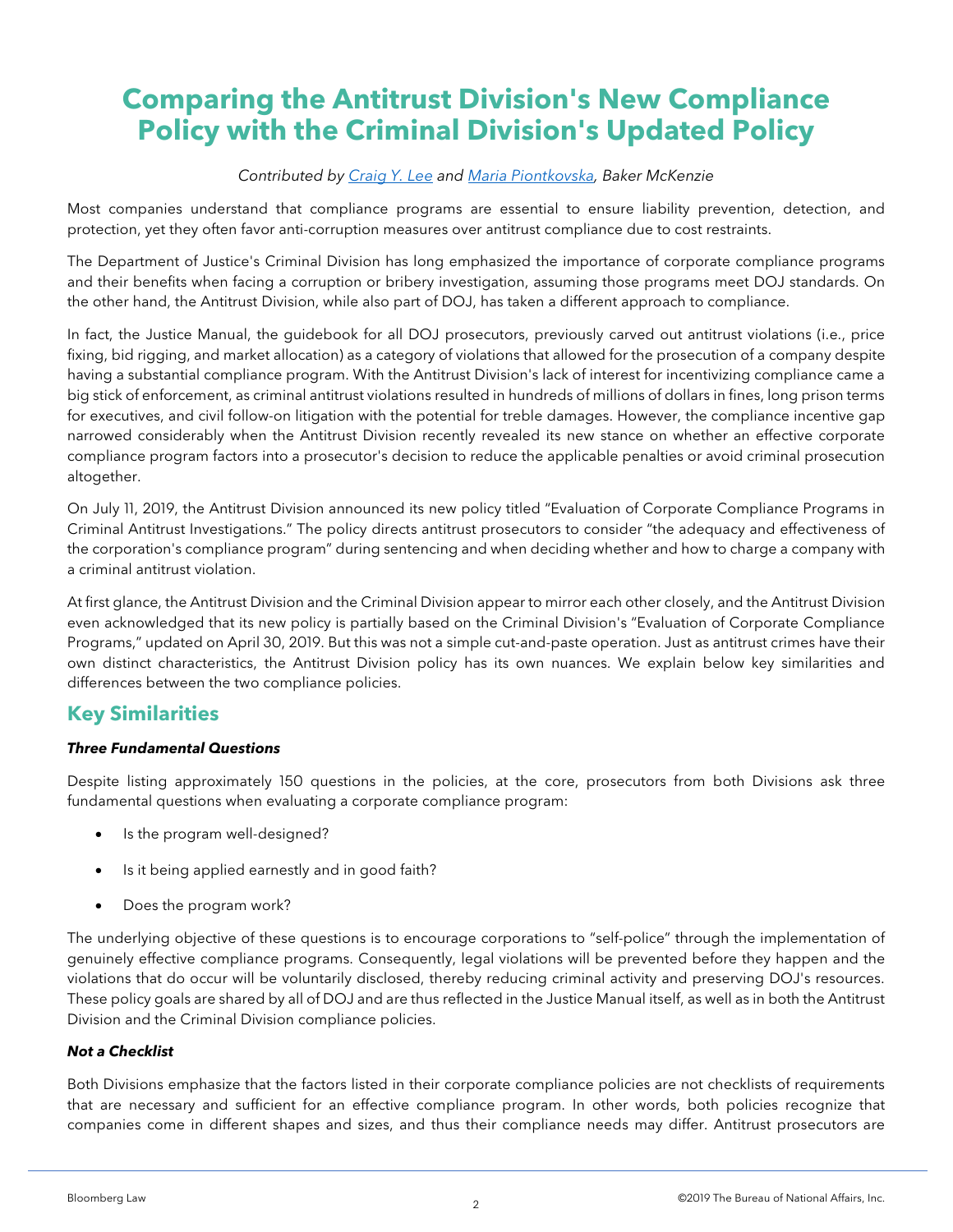required to take the company's size and risk profile into account as some of the other considerations listed in the Antitrust Division compliance policy may be irrelevant based on the characteristics of a particular company. In general, antitrust prosecutors will assess the following aspects of corporate antitrust compliance programs:

- Design and comprehensiveness
- Compliance culture within the company
- Compliance organization and its funding/resourcing
- Antitrust risk assessment techniques
- Compliance training and communication to employees
- Monitoring and auditing techniques, including continued review of the antitrust compliance program
- Reporting mechanisms
- Compliance incentives and discipline
- Remediation methods

The level of the compliance program's sophistication in each of these aspects may vary depending on the company's size, resources, and risk exposure, but the Antitrust Division expects that companies implement mechanisms sufficient to address the applicable risks. The Criminal Division policy covers the same elements, with the addition of internal investigations, the potential significance of which we explain below, and two other elements more relevant in the antibribery context: third-party management and mergers and acquisitions.

#### *Implementation to Show Effectiveness*

A central question both Divisions ask is whether the corporate compliance program is being applied earnestly, or in other words, as the Criminal Division compliance program guidance helpfully clarifies, whether the compliance program is being implemented effectively. The Criminal Division views compliance program implementation as a combination of three hallmarks: commitment by senior and middle management, sufficient autonomy and resourcing of the compliance function, and establishment of incentives for compliance and disincentives for non-compliance. The Antitrust Division policy covers the same issues, albeit in a less structured way. Similarly, the Antitrust Division emphasizes that "paper programs" are not sufficient and will not help companies avoid prosecution or obtain reduced penalties. Specifically, the Antitrust Division states that one of its key considerations in analyzing the design and comprehensiveness of a compliance program is its integration into the company's business. One example of such integration is a mechanism for tracking the employees' business contacts with competitors, including attendance at trade association meetings, trade shows, and other meetings. This detail is not surprising as antitrust violators have often used the cover of a trade association to reach and monitor illegal agreements. Similarly, both Divisions consider whether the corporation has provided for a staff sufficient to audit, document, analyze, and utilize the results of the corporation's compliance efforts.

#### *Remediate*

Like the Criminal Division, the Antitrust Division states that it will assess "whether and how the company conducted a comprehensive review of its compliance training, monitoring, auditing, and risk control functions following the antitrust violation" and what modifications were implemented as a result of such review to help prevent future violations. In other words, a company may still have an opportunity for credit based on its remediation efforts even if its compliance program failed to prevent the initial misconduct.

In addition to the ultimate remediation outcome, the Antitrust Division will take into account the remediation process. Specifically, antitrust prosecutors consider how the company decided to address its compliance program failures and whether outside counsel was consulted. Similarly, Criminal Division prosecutors take into account "any remedial actions taken by the corporation, including, for example, disciplinary action against past violators uncovered by the prior compliance program."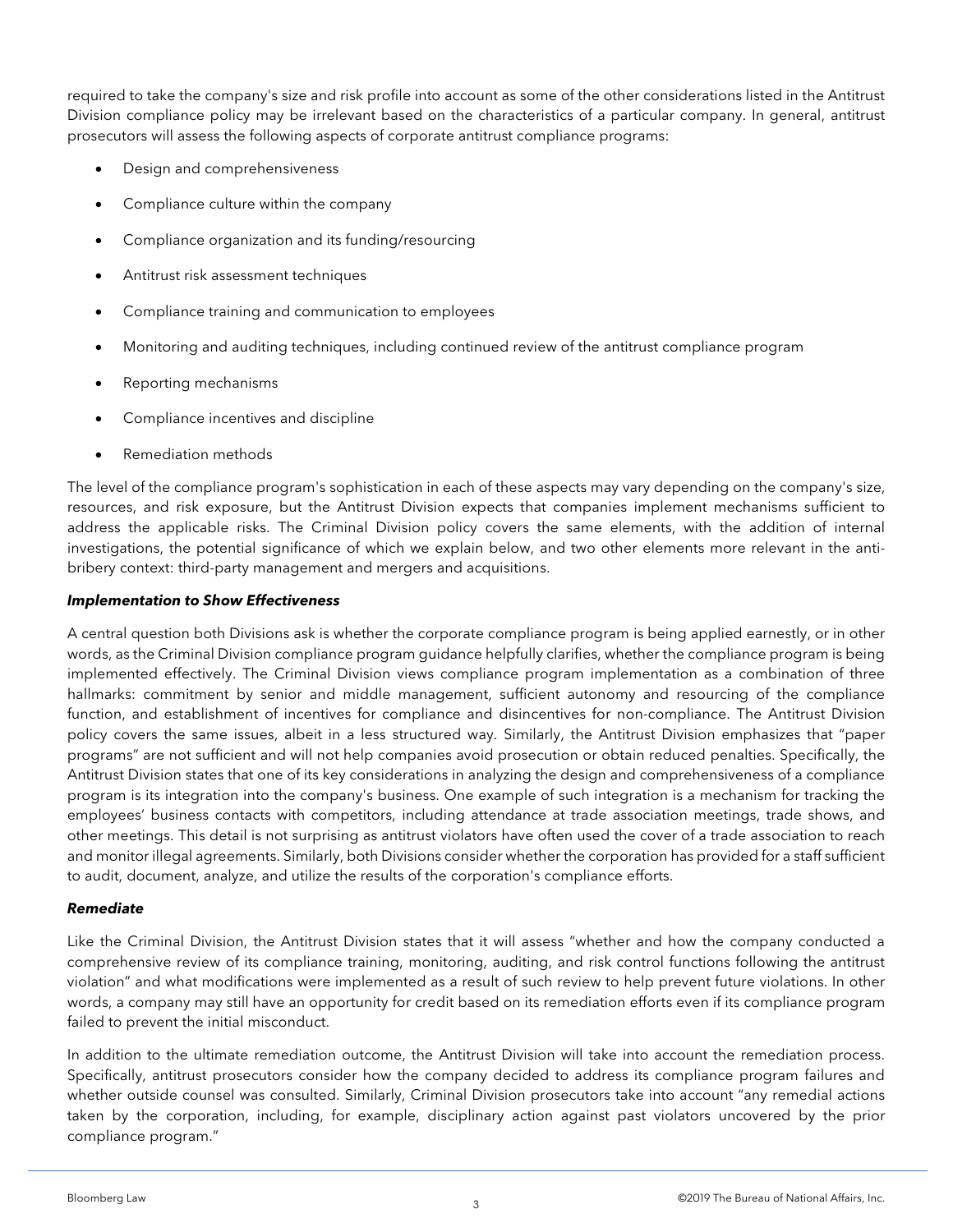#### *Living, Breathing Programs*

In evaluating corporate compliance programs, both Divisions consider whether a company engaged in meaningful efforts to update its compliance program to ensure that it effectively responds to the company's evolving business risks and the changing regulatory environment. To that end, the Antitrust Division takes into account how the company evaluates the effectiveness of its compliance program, how it updates its compliance policies, and what monitoring or auditing mechanisms it has in place to detect violations. Although antitrust prosecutors are not required to assess whether and how the company measures its compliance culture, similar to the Criminal Division policy, companies are expected to demonstrate a meaningful culture of compliance.

#### **Key Distinctions**

#### *Benefits*

The Antitrust Division policy states that it will consider compliance programs during both the charging and the sentencing stage, which is an about-face from the Division's long-standing position that at the time of the charging decision, the only reward is for self-disclosure through its Leniency Program. Criminal Division prosecutors take compliance programs into account at the time of charging and sentencing, as well when deciding whether to impose a compliance monitor. The Criminal Division policy however is less explicit as to the way compliance programs are considered by deferring instead to the guidance in the Justice Manual and the US Sentencing Guidelines.

**Charging Decision.** During the charging stage, prosecutors have the following options to take against a company under investigation: decline to bring a case, resolve the case via a non-prosecution agreement, deferred prosecution agreement, or plea agreement, or indict the company. Based on the new policy, antitrust prosecutors will now consider the company's compliance program when choosing between these options. The Antitrust Division, however, clarified that it will continue to disfavor resolving cases through NPAs as not to infringe on its Leniency Program. However, contrary to past practice by the Antitrust Division, the new policy explicitly offers a company that missed being the first to self-report an antitrust violation the opportunity to resolve its case through a DPA, as opposed to a plea agreement.

**Sentencing Consideration.** If the Antitrust Division decides to charge a company, the new policy provides that "prosecutors should evaluate whether to recommend a sentencing reduction based on a company's effective antitrust compliance program." Unlike the Criminal Division policy, the Antitrust Division policy details the various ways a compliance program may be taken into account during sentencing. For example, a company may receive a fine below the recommended fine range, receive a reduction in its culpability score under the U.S. Sentencing Guidelines, or avoid a term of probation. Although simply having a compliance program by no means guarantees any of these benefits, a welldeveloped compliance program can place the company in a stronger position when negotiating an appropriate sentence with both Divisions.

#### *Detection to Disclosure*

The Antitrust Division policy states that if the compliance program effectively detected the misconduct, including allowing for timely self-disclosure, prosecutors will view this as a "strong indicator" that the compliance program was effective. Although the Criminal Division policy mentions this as well, the Antitrust Division appears to be more focused on selfdetection. Specifically, the Antitrust Division policy expressly directs prosecutors to consider the role that the antitrust compliance program played in uncovering the misconduct and assess whether it assisted the company in promptly reporting to the authorities.

According to the policy, antitrust prosecutors should also evaluate whether the compliance program provides guidance on how to respond to a government investigation and whether it educates employees on the ramifications of document destruction and obstruction of justice. The Criminal Division policy does not specifically cover disclosure and obstruction related issues, although the Criminal Division prosecutors certainly consider them in the broader context of prosecutorial decision-making.